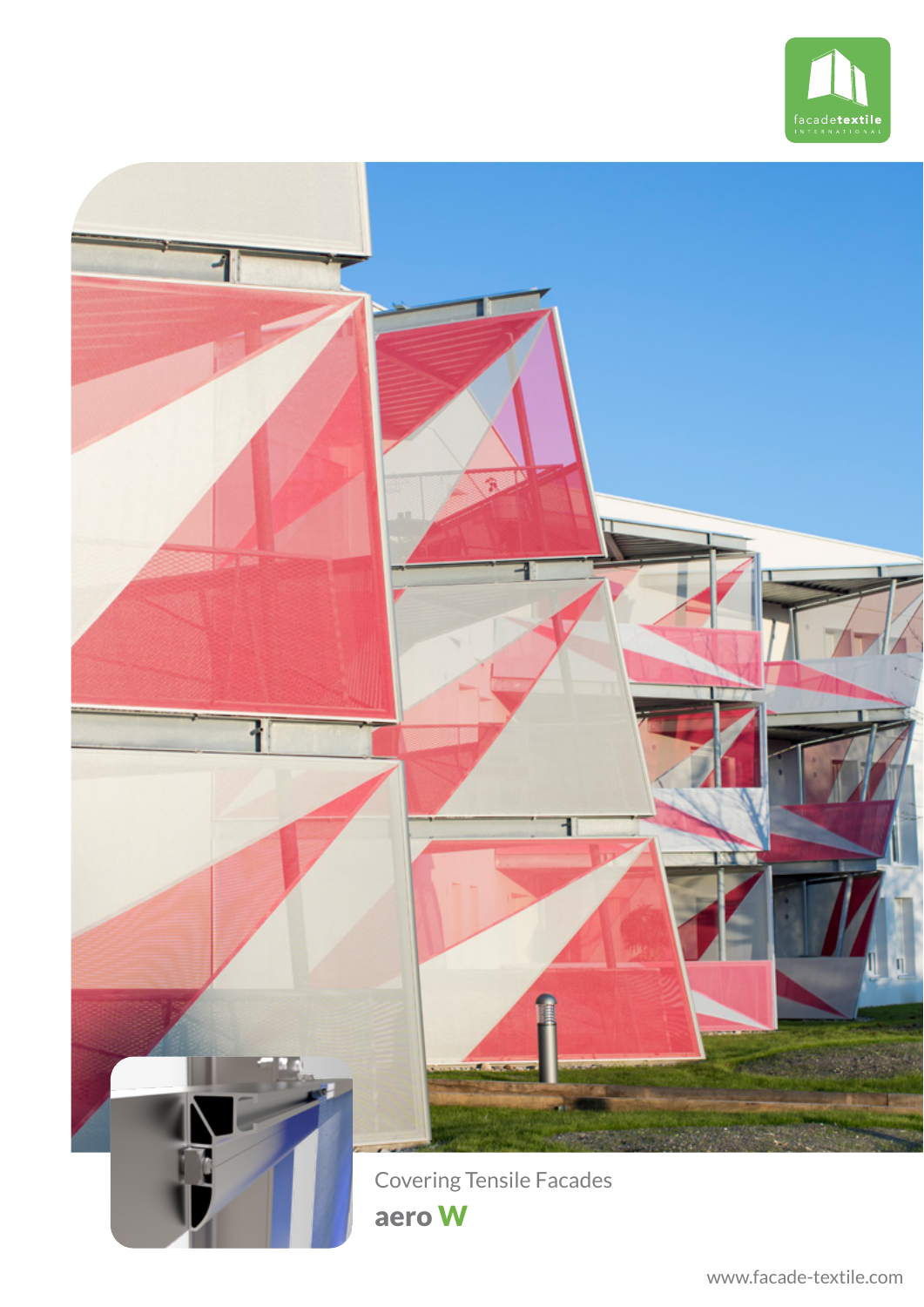





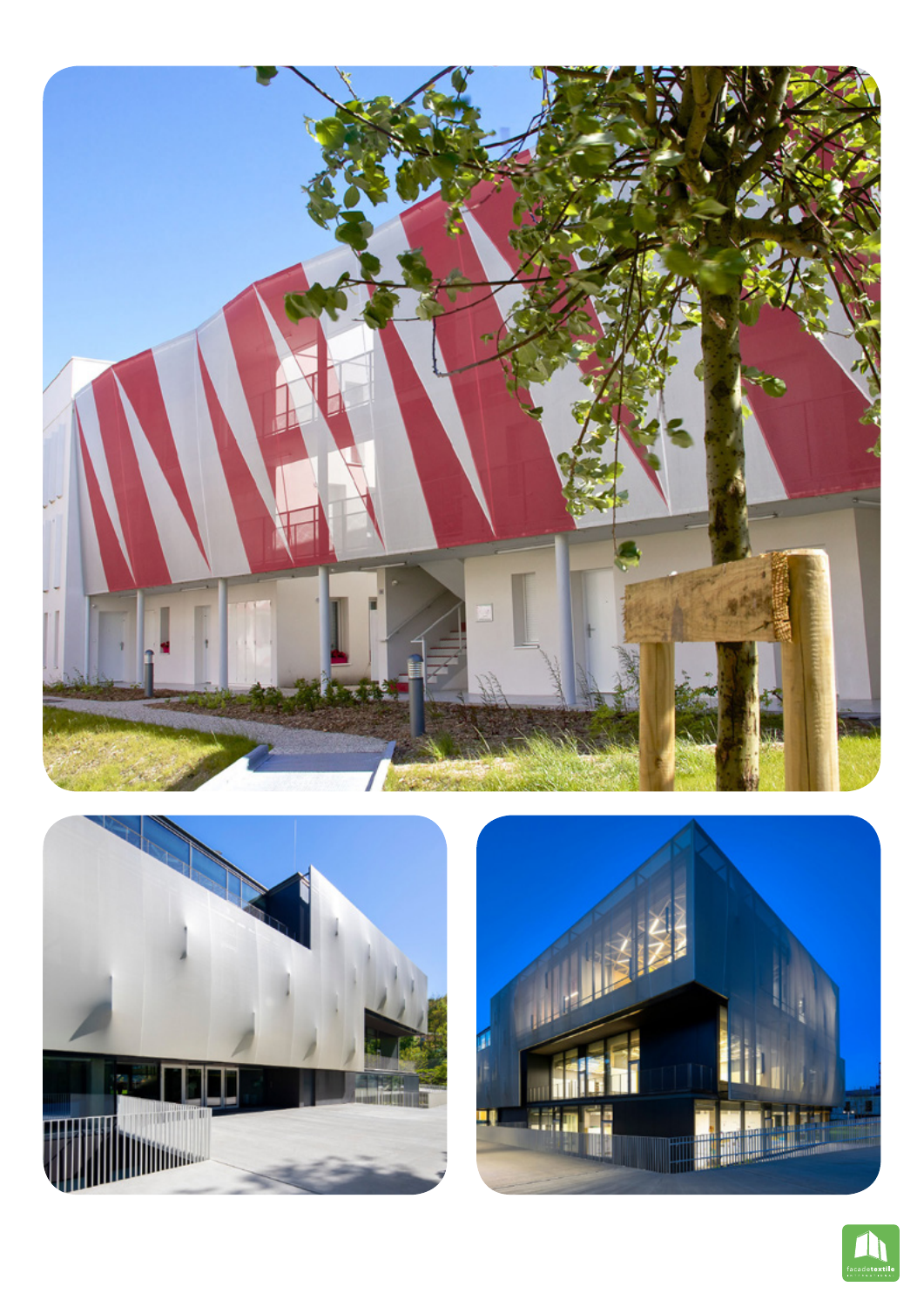# aero W

Aero W is a revamped, optimized and facade-oriented version of TSWO, FTI's best-selling facade profile since 2004.

Aero W is compatible with both Aero A/S sliding attachment concept, as well as with direct fixation systems.

Aero W takes advantage of the Aero line of profiles design-enabled features, such as the self-cleaning capabilities, preventing any plant particles and dust stagnation.

## A TRUE LARGE-FORMAT TENSILE **FACADE**

#### Thermals :

Associated with Serge Ferrari's Frontside View 381 membrane, the textile facade blocks up to 78% of solar heat.

#### Resistance :

Laboratory test results show a breakout resistance at up to 1.7 T ml. Therefore, Aero W brings an incredibly flexible solution to the market.

Many tensile facades have already successfully adopted this FTI solution in France and all over the world.

#### Large-Format :

Aero W is the perfect solution to enable large covering solutions, by fixing it on an existing structure. Depending on the wind exposure, Aero W enables up to 60 m2 tensioned frames.

# A SIMPLE CONSTRUCTIVE SYSTEM

#### Technique :

With only 5 involved elements, including the membrane, you can efficiently bring to life some outstanding covering works.

FTI's tensioning system does not require any membrane sewing. From the membrane to the frame, there's only one step !

The high frequency sealing process for large membranes is taken care of by our specialized partners, before the on-site installation.

Aero W is compatible with sliding M12 square nuts, thanks to its technical channel, but it also allows for direct fixation on any existing structure.

#### Tooling :

Soft-impact Mallet + FTI tightening tool + Basic Tooling.

# A LIGHTWEIGHT AND AESTHETICALLY-PLEASING FACADE

#### $\triangle$  Superior finishing quality :

Aero W brings to life incredibly large tensile covering solutions, without aesthetical compromises.

In addition, its dust-proof design and self-cleaning capabilities, make it a very appealing sustainable solution.



### www.facade-textile.com 03